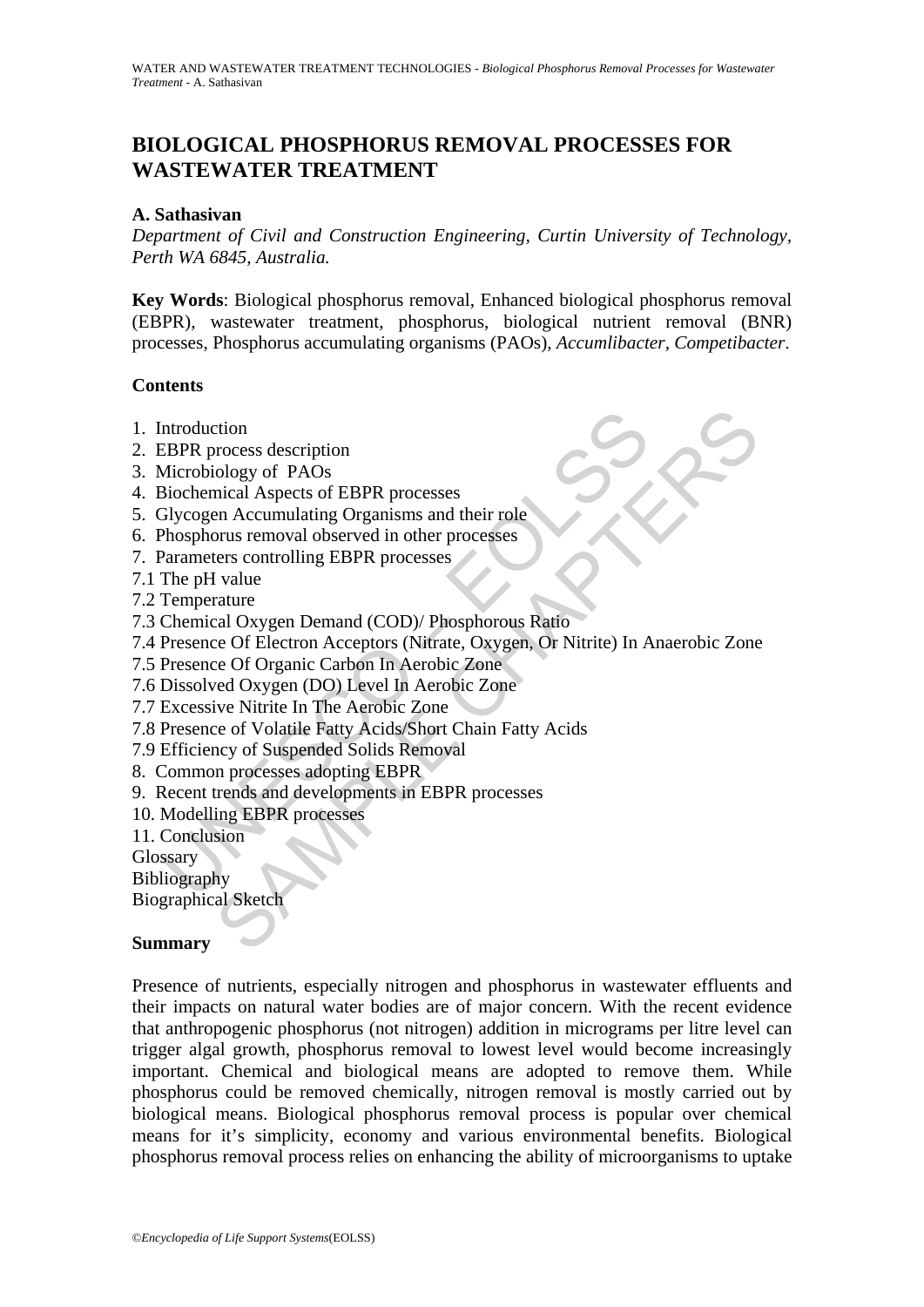more phosphorus into their cell. Therefore, these processes are often referred to as enhanced biological phosphorus removal (EBPR) processes. EBPR has been implemented worldwide in many wastewater treatment plants. Despite its promise to provide efficient phosphorus removal performance, at times unreliable performance has been reported. In search for answers to such questions many researchers have contributed to the understanding of these processes in the past fifty years. Although uncertainty still remains to some extent, vast knowledge has been created and put into practice. Fundamentally, proposal of anaerobic/aerobic biochemical pathways and identifying bacteria possibly responsible for EBPR (Candidus *Accumlibacter phosphatis*) and that could destabilize EBPR (*Candidatus* Competibacter phosphatis) are major outcomes. Practically, adopting simultaneous nitrification/denitrification and phosphorus accumulation by supplying very low level of dissolved oxygen in the aerobic zone has been very significant. This has the potential to cut down the cost of operation, while markedly improving the nutrient and carbonaceous matter removal. Biological means can achieve effluent phosphorus concentration up to 0.1 mg/L with average around 0.5 mg/L. The new requirement will need additional chemical treatment to further remove phosphorus to micrograms per litre levels. This paper summarizes the existing knowledge base and provide insight into how they are adopted in practice.

# **1.Introduction**

ration, while markedly improving the nutrient and carbonaceouslogical means can achieve effluent phosphorus concentration up<br>age around  $0.5$  mg/L. The new requirement will need additional urther remove phosphorus to micr while markedly improving the nutrient and carbonaceous matter removes while markedly improving the nutrient and carbonaceous matter removes means can achieve effluent phosphorus concentration up to 0.1 mg/L wound 0.5 mg/L Eutrophication (i.e., nutrient enrichment due to human activities) in surface waters are primarily due to nitrogen and phosphorus. The most recognizable manifestations of this phenomena are algal blooms that occur during summer. Over-nutrient enrichment results in low dissolved oxygen (DO), fish kills, murky water and depletion of desirable flora and fauna. In some cases toxic algae such as *microsystis* was found in algal blooms. In addition, the increase in algae increases the need to increase chlorine doses of drinking water, which in turn, leads to higher levels of disinfection by-products (Fisher et al, 2004; Jack et al., 2002) that have been shown to increase the risk of cancer (Wang et al, 2007). Excessive amounts of nutrients can also stimulate the activity of harmful microbes, such as *Pfisteria* (Hasselgren *et al.*, 2008).

Approximately 25% of all water body impairments are due to nutrient-related causes (U.S. EPA, 2007). In efforts to reduce the number of nutrient impairments, many point source dischargers have received more stringent effluent limits for nitrogen and phosphorus. To achieve these new, lower effluent limits, facilities have begun to look beyond traditional treatment technologies. There are physical, chemical, and microbiological means of removing nutrients. Biological nutrient removal processes remove nitrogen and phosphorus from wastewater through the proper use of microorganisms under different environmental conditions. Biological uptake for growth of biomass also removes nitrogen and phosphorus, but they are not significant. In domestic wastewaters removal more than this is required and hence other means are needed. The biological processes that primarily remove nitrogen are ammonification (conversion of organic nitrogen to ammoniacal nitrogen), nitrification (conversion of ammonia to nitrate) and denitrification (conversion of nitrate to nitrogen gas  $(N_2)$  which escapes to atmosphere).

Despite the traditional belief that algal blooms could be controlled by both nitrogen and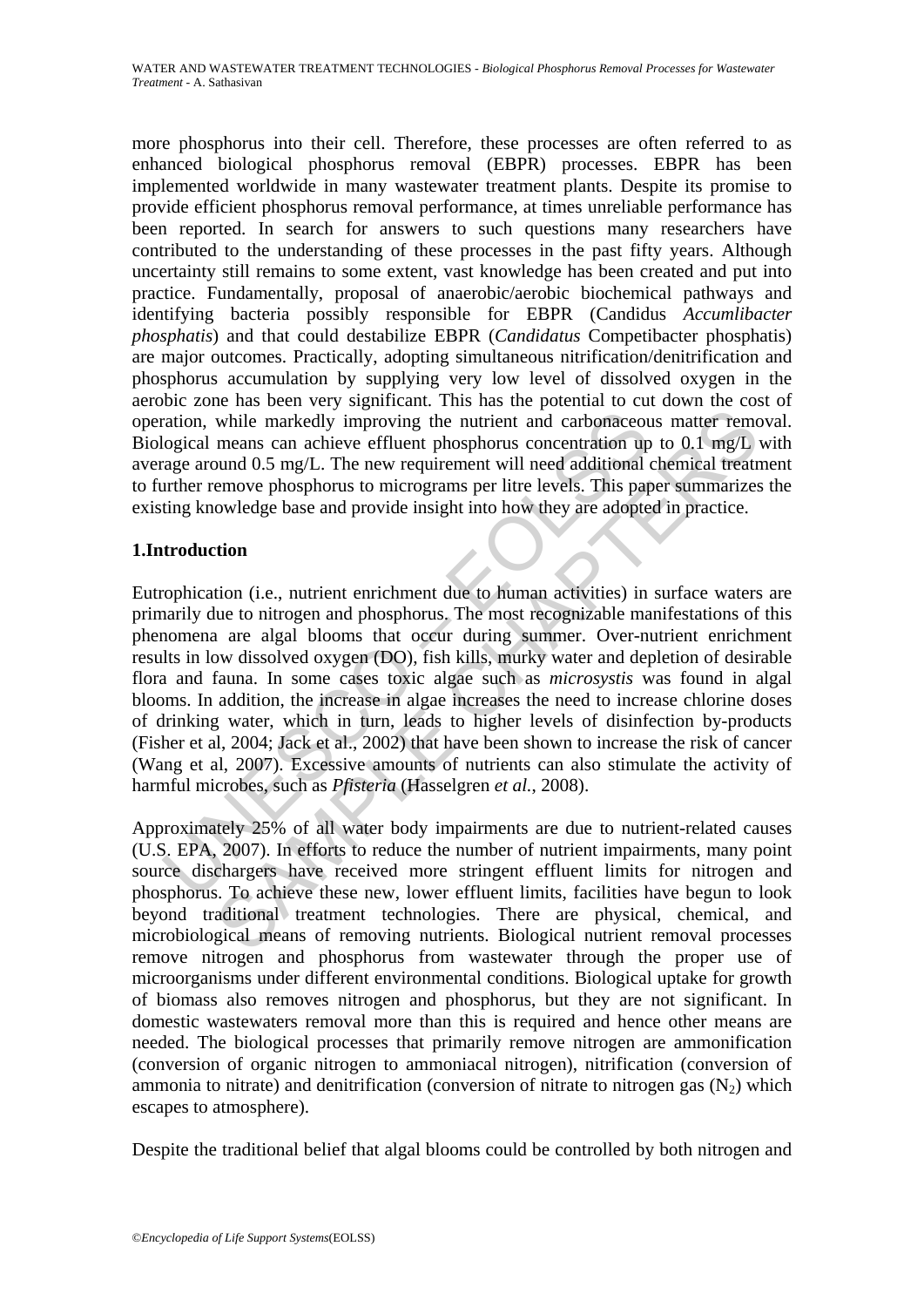phosphorus, it was clearly shown that phosphorus is the key and controlling nutrient and that nitrogen control could show negative effect such as encouragement of some group of algae (Schindler, 2006; Chemistry times, 2008). Bowman et al., (2007) showed phosphorus addition in the range of even 0.1-5.6 µg/L over a long period could trigger algal blooms in part of a natural lake.

Therefore, phosphorus removal from wastewaters would become increasingly important. To remove phosphorous, it must either be converted into a particulate form and removed as a particulate by sedimentation, filtration, or some other solids removal process or be concentrated into a side-stream using membrane treatment.

Figure 1 summarizes various options for removing or converting phosphorous species. Three options are available to remove phosphorous from the system: Convert phosphorous to chemical species by adding a metal salt or lime (precipitation); remove with membrane treatments; and incorporate the phosphorous into biomass.



Figure 1: Overview of phosphorus removal processes.

Adopted from Department of the Army, 2001, Biological Nutrient Removal, Public Works Technical Bulletin 420-49-39. www.wbdg.org/ccb/ARMYCOE/PWTB/pwtb\_420\_49\_39.pdf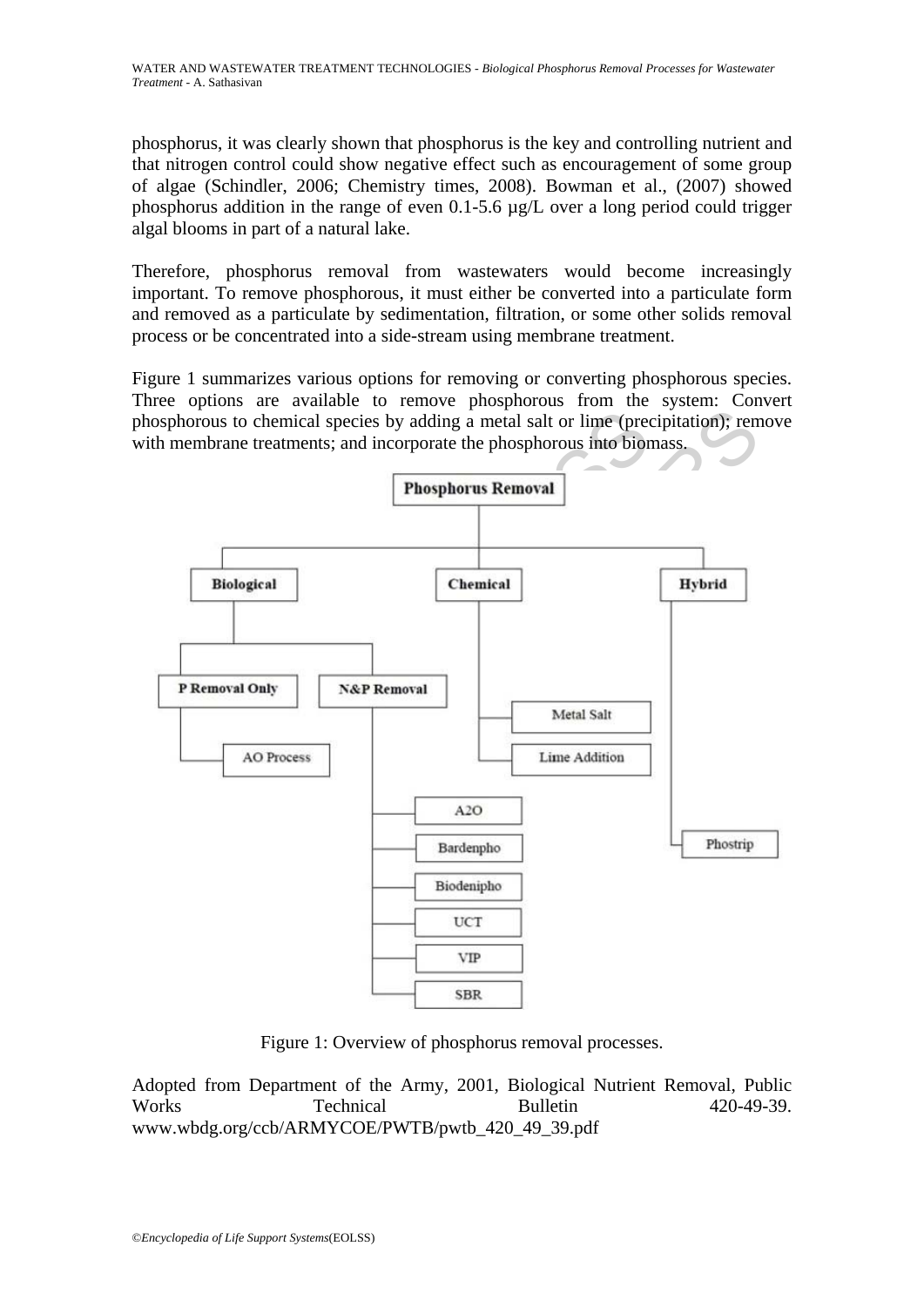The efficiency of phosphorus removal by chemical precipitation depends on two factors: the chemical equilibrium between the phosphorus containing water and solid, and the efficiency of the solids removal process. Usually the later process controls the removal efficiency.

Processes that will remove essentially all pollutants from wastewater, such as reverse osmosis or nano-filtration membranes, can be used to remove phosphorous (Ratanatamskul et al., 1996). Membrane treatment is expensive and not currently used for mainstream phosphorous removal; however, membranes used for another objective (e.g., total dissolved solids removal) can also remove phosphorous.

Typically, biomass contains 1.5 to 2.5 % (w/w) phosphorous per volatile solids. Under certain conditions, the biomass will accumulate phosphorous levels of 6 to 8 %, far in excess of the nutritional requirements. Phosphorus accumulated in sludge or biomass is removed by sedimentation (solid separation).

Biomass containing biologically removed phosphorus could be used as fertiliser. In some plants, effluent-P concentration of <1.0 or even less than 0.3 mg/l had been achieved successfully. The process of removing phosphorus by accumulating it with biomass is referred to as enhanced biological phosphorous removal (EBPR) process.

The phosphorous removal efficiency for biological systems depends on the phosphorus content of the sludge removed and the efficiency of the solids separation process. While this process has been shown to be economical and feasible in many cases, at times phosphorus removal was found to be fluctuating for unknown reasons. The uncertainty has led to intensive research in this field in the past few decades.

ses of the nutritional requirements. Phosphorus accumulated in sl<br>oved by sedimentation (solid separation).<br>
mass containing biologically removed phosphorus could be use<br>
e plants, effluent-P concentration of <1.0 or even the nutritional requirements. Phosphorus accumulated in sludge or biomay sedimentation (solid separation).<br>
Sontaining biologically removed phosphorus could be used as fertilisets, effluent-P concentration of <1.0 or even Much have been understood since Srinath et al., (1959) reported the observation of biological phosphorus removal in an activated sludge plant. Despite the fact that wastewater treatment processes routinely adopts EBPR, the process is still not completely understood and the uncertainty still remains to an extent (Oehmen et al, 2007). This article summarises the essential outcomes of the past research, and how they are operationally utilised.

# **2. The EBPR Process Description**

The EBPR process basically consists of consequent anaerobic and aerobic zone, the former zone followed by the later, instead of an aeration tank in a conventional activated sludge process (Figure 2a).

The major feature of this process is that organic matter uptake and phosphorus release take place under anaerobic condition and phosphorus uptake takes place under subsequent aerobic zone.

In most cases, it results in lower than influent phosphorus concentration (Figure 2b). Phosphorus is accumulated in the sludge and is removed by sedimentation. Organisms that help achieve this process by accumulating poly-P reserves are called polyphosphate accumulating organisms (PAOs).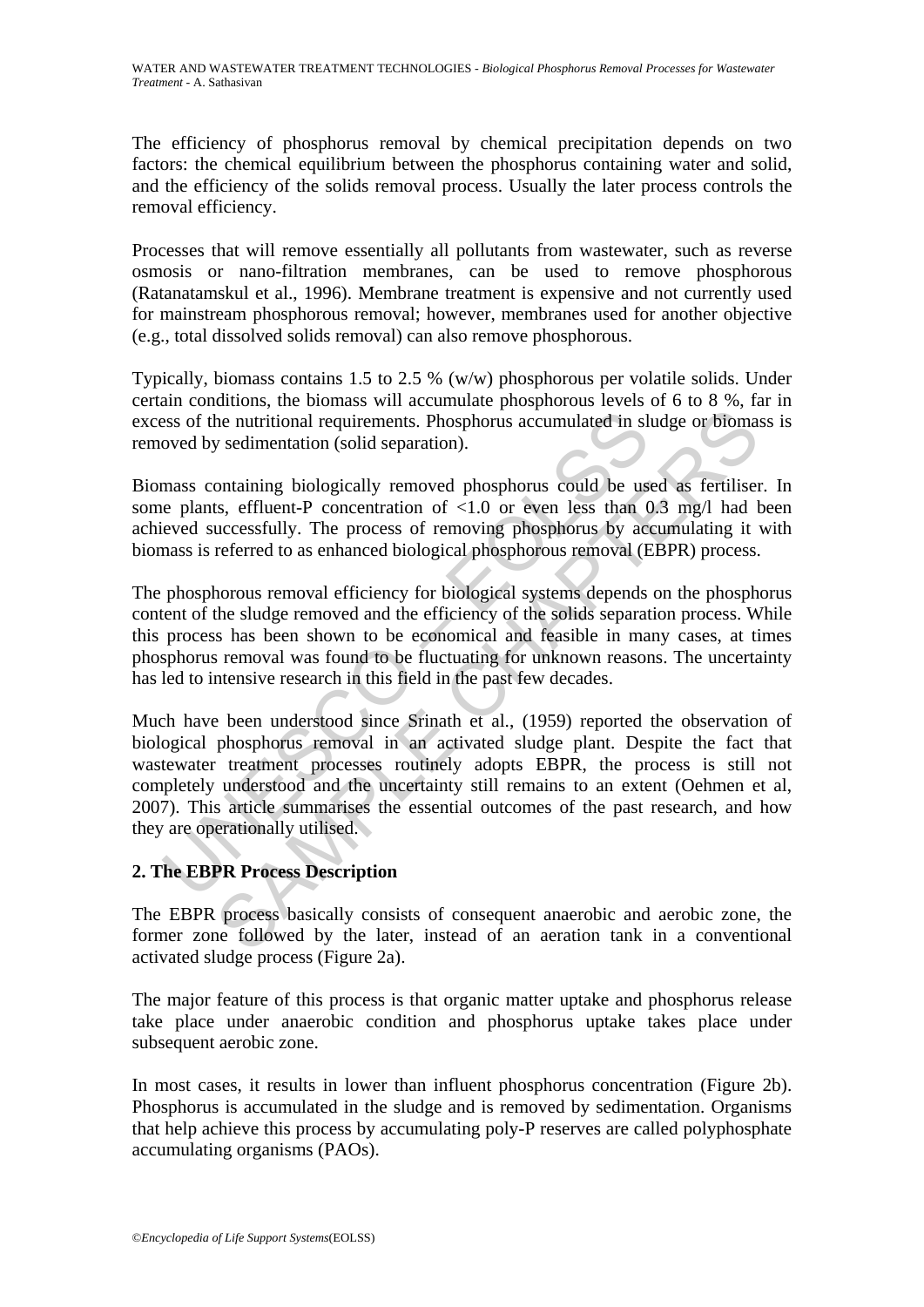

Figure 2b: Typical changes occurring in dissolved contents in an EBPR process

## **3. Microbiological characteristics of PAOs**

Microbiological understanding in the initial years were hampered by lack of available techniques to isolate or to identify PAOs. Later in early 2000s availability of molecular microbiological tools have helped in identifying some of the major organisms and these proved that earlier description of the organisms were not correct. Proper isolation was still not possible and identification of multiple organisms that could play role in EBPR process made it difficult to assign the major changes observed to single organisms.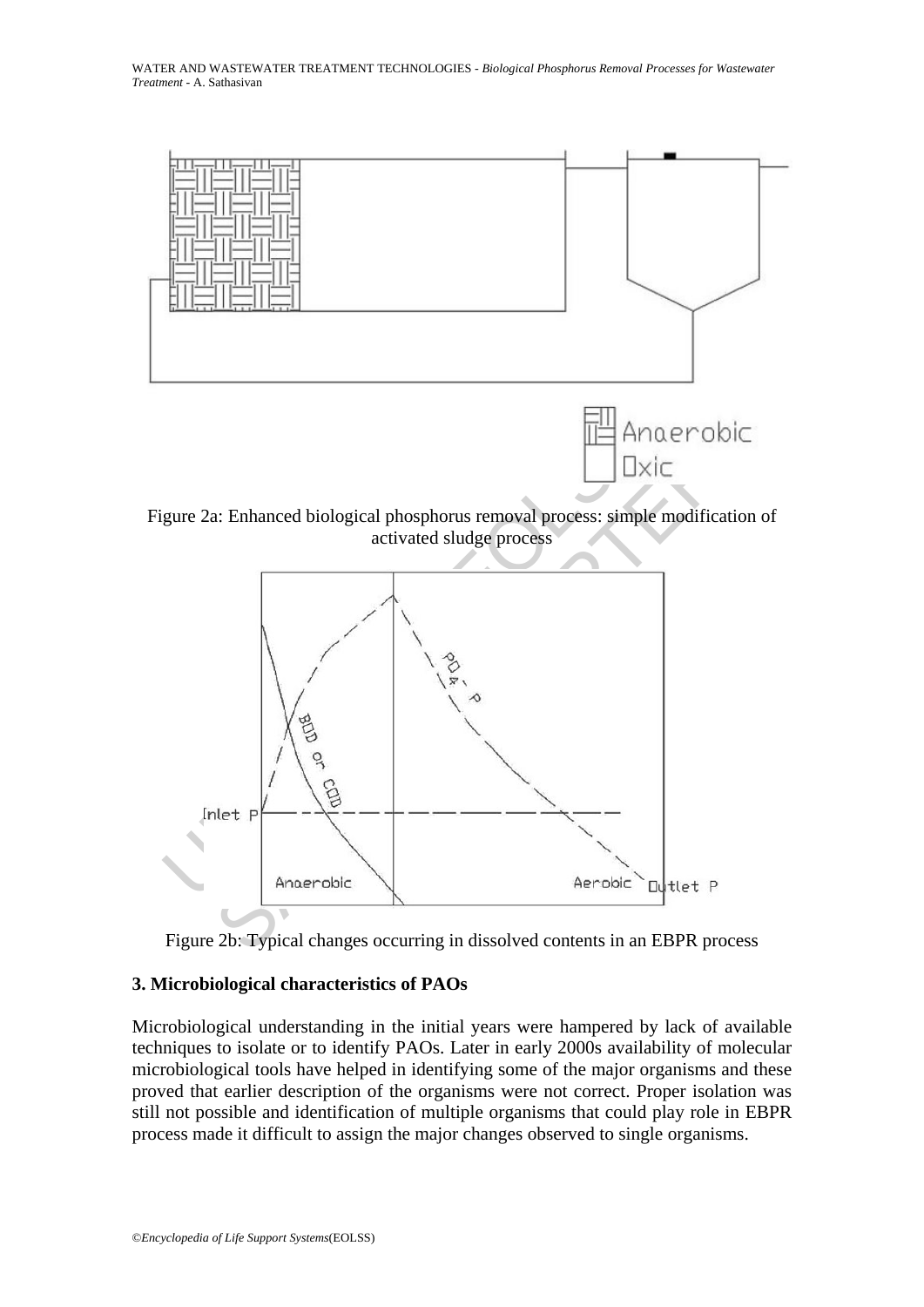The first major morphological description of PAOs were made by Fuhs and Chen, (1975) based on microscopic observations of PAO-enriched sludge. They described them as non-motile rods or cocci, usually exist in clusters, are PHB (poly-βhydroxybutyrate) staining positive, and contain Neisser positive granules in the cell.

They also reported that *Acinetobacter spp*. as the predominant microrognisms in EBPR process. When similar culture dependent identification methods were used, several others also reported the predominance of *Acinetobacter spp*. in EBPR processes (Buchan, 1983; Lotter, 1985; Wentzel et al., 1986). In these methods only those bacteria that are culturable on the artificial media used under the defined conditions can be isolated and identified.

ure-dependent methods for bacterial counting are strong<br>*etobacter spp*. Further research also has demonstrated that neetobacter spp have shown typical characteristics of EBPR<br>sphorous removal capability (Jenkins and Tando Wagner et al., (1994) using molecular microbiological techniques showed that classical culture-dependent methods for bacterial counting are strongly selective for *Acinetobacter spp*. Further research also has demonstrated that no pure cultures of *Acinetobacter spp* have shown typical characteristics of EBPR sludges with high phosphorous removal capability (Jenkins and Tandoi, 1991; van Loosdrecht et al., 1997).

With these evidence and citing various other works (Cloete and Steyn, 1987; Hirashi et al., 1989; Hirashi and Morishita, 1990; Auling et al., 1991; Wagner et al., 1994; Bond et al., 1995; Kampfer et al., 1996; I Made et al., 1998), Mino et al., (1998) concluded that *Acinetobacter spp* need no longer be considered as the principal organisms responsible for the EBPR process.

Many attempts have been made to isolate PAOs responsible for EBPR, but they all failed to show all the characteristics observed in typical EBPR processes (Mino et al, 1998; Oehmen et al., 2007). Despite difficulties to isolate microorganisms responsible, the use of molecular techniques have helped identifying some organisms which are predominant in sludges showing good EBPR performance (Bond et al, 1999).

and performance of the studies for bacterial counting are strongly selective then the thods for bacterial counting are strongly selective the repp. Further research also has demonstrated that no pure culture ther spp. Fur Hesselmann et al., 1999 later named it as "Candidus *Accumlibacter phosphatis*". They are often abbreviated to *Accumlibacter* but are also referred to as *Rhodocyclus*-related bacteria. Later studies clearly showed abundance in many different full scale EBPR processes across the world (Oehmen et al., 2007), and the abundance of *Accumlibacter* clearly correlated to phosphorus content of the sludge, i.e. more the abundance of *Accumlibacter* more was the phosphorus content of the sludge. In some cases as high as 90% abundance of *Accumlibacter* was noted in a sludge with excellent EBPR performance.

Further studies identified that not all *Accumulibacter* species contained poly-P granules and there were other group of bacteria that contained poly-P granules. One of the group identified was *Actinobacter* species (Wong et al., 2005) which contained poly-P granules. In contrast to *Accumlibacter*, *Actinobacter* was shown not to uptake volatile fatty acids (VFAs).

VFA uptake is a major feature observed in many EBPR processes. These results point to the role of multiple organisms responsible for EBPR performance. Further studies are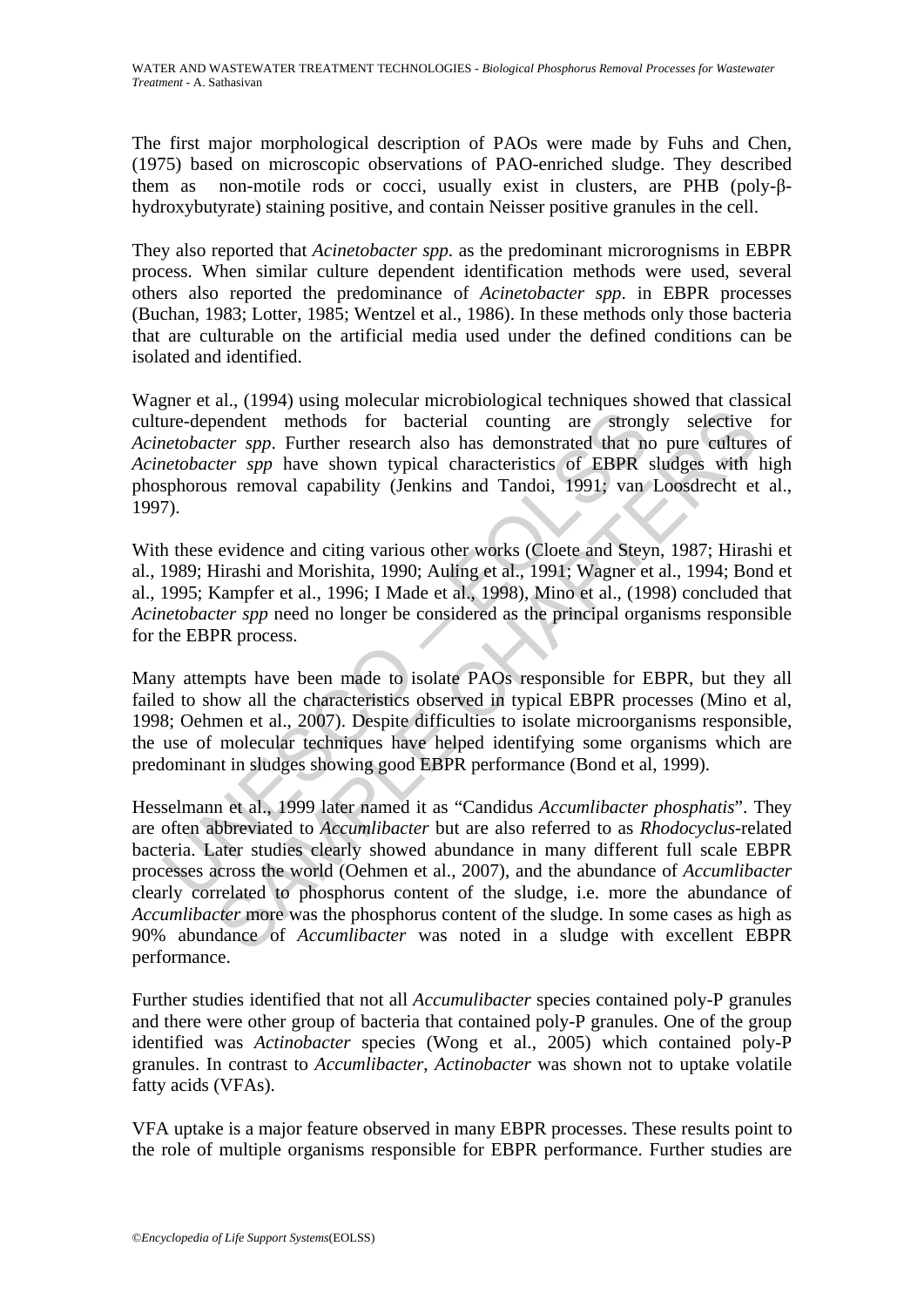continuing to understand more about these organisms and other organisms that are present in full scale EBPR plants. The major breakthrough, however, is in identifying *Accumlibacter* as one of the PAOs. Despite identification of *Accumlibacter*, researchers are still struggling to isolate them.

## **4. Biochemical Aspects Of Enhanced Biological Phosphorus Removal Processes**

The major feature of this process is that phosphorus stored in the sludge as high energy poly-P (polyphosphate) reserves are released in the form of ortho-P (orthophosphate) from the cell, as organic matter uptake and storage occurs during the anaerobic phase (Marias et al., 1983; Mino et al., 1988).

Under anaerobic conditions, organisms can take up carbon sources such as VFAs and store them intracellularly as carbon polymers, namely poly-β-hydroxyalkanoates (PHAs) (Satoh et al., 1992). Figure 3 shows the observed changes in a graphical form. In order to explain the biochemical pathways, researchers in the past bulked all organisms together and explained the phenomenon observed using known biochemical pathways.

This was because it was difficult to isolate PAO phenotypes, and hence the biochemical models discussed here should only be used with caution. With the availability of advanced molecular microbiological tools more information can be expected.

e them intracellularly as carbon polymers, namely poly- $\beta$ -<br>As) (Satoh et al., 1992). Figure 3 shows the observed changes in<br>order to explain the biochemical pathways, researchers in the<br>misms together and explained the p Acetate is the most studied substrate. This was because acetate fed reactors showed high phosphate accumulating capabilities and majority of the influent organic matter in most of the wastewater treatment plant contain acetate. The observed phenomena was later explained by a biochemical model. For formation of PHAs, reducing power is needed and this is supplied largely by the glycolysis of internally stored glycogen (Arun et al, 1988).

in intracellularly as carbon polymers, namely poly-β-hydroxyalkand<br>toh et al., 1992). Figure 3 shows the observed changes in a graphical foo explain the biochemical pathways, researchers in the past bulked<br>together and exp Experiments done by Sathasivan et al., (1993) showed that acetate addition in anaerobic condition induced additional glucose uptake in a glucose saturated sludge. In combination, the model that the reducing power necessary for formation of PHAs is supplied by glycolysis of glycogen was proposed. The model was later referred to as "the Mino model" although an alternative "the Comeau-Wentzel model" was proposed to explain the source of reducing power. Comeau-Wentzel model (Wentzel et al., 1991; Comeau et al., 1986; Wentzel et al., 1986) and Matsuo et al., (1982) proposed the source of reducing power to be supplied from tricarboxylic acid (TCA) cycle.

Figure 4 shows the biochemical pathway in anaerobic zone as shown in Mino et al., (1998). Although initial experimental evidences clearly pointed out to more functionality of Mino model, possibility of existence of Comeau-Wentzel model was also raised. Later experimental evidences, however, suggested that many other models are possible in anaerobic phase: Mino model (Glycolysis) has been proposed to be combined with full TCA cycle, the glyoxylate shunt or the split TCA cycle depending on the bacterial culture (or species of *Accumlibacter*) present in the sludge or on the prevailing environment to supply the necessary reducing power to form PHAs. If multiple organisms are responsible for EBPR, multiple pathways are likely to exist and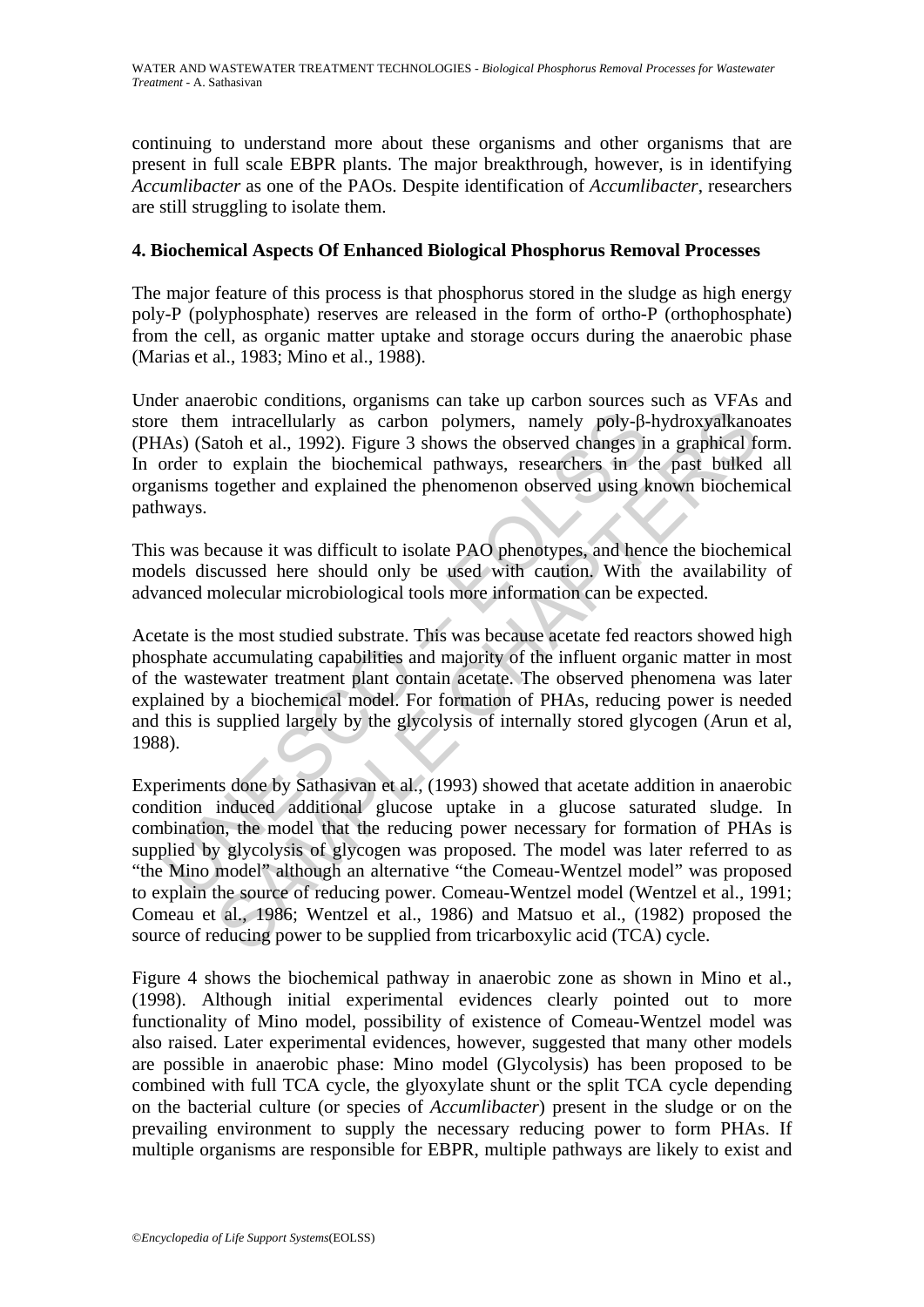hence gross biochemical models, as they are proposed now to explain the gross changes observed, may not completely work.



Figure 3: Typical intra- and extra-cellular observed in an anaerobic-aerobic batch experiment in enhanced biological phosphorus accumulating organisms (PAOs)



Figure 4: Anaerobic metabolism of PAOs- The Mino model. [H] represents the reducing power.

During the aerobic phase (Figure 5), the released phosphate is taken back into the cell and stored as poly-P reserves, as the terminal oxidation of the stored organic compound produces energy through oxidative level phosphorylation. During this process, glycogen replenishment is also reported (Arun et al, 1988). Net phosphorous removal is achieved through the removal of waste activated sludge containing a high polyphosphate content.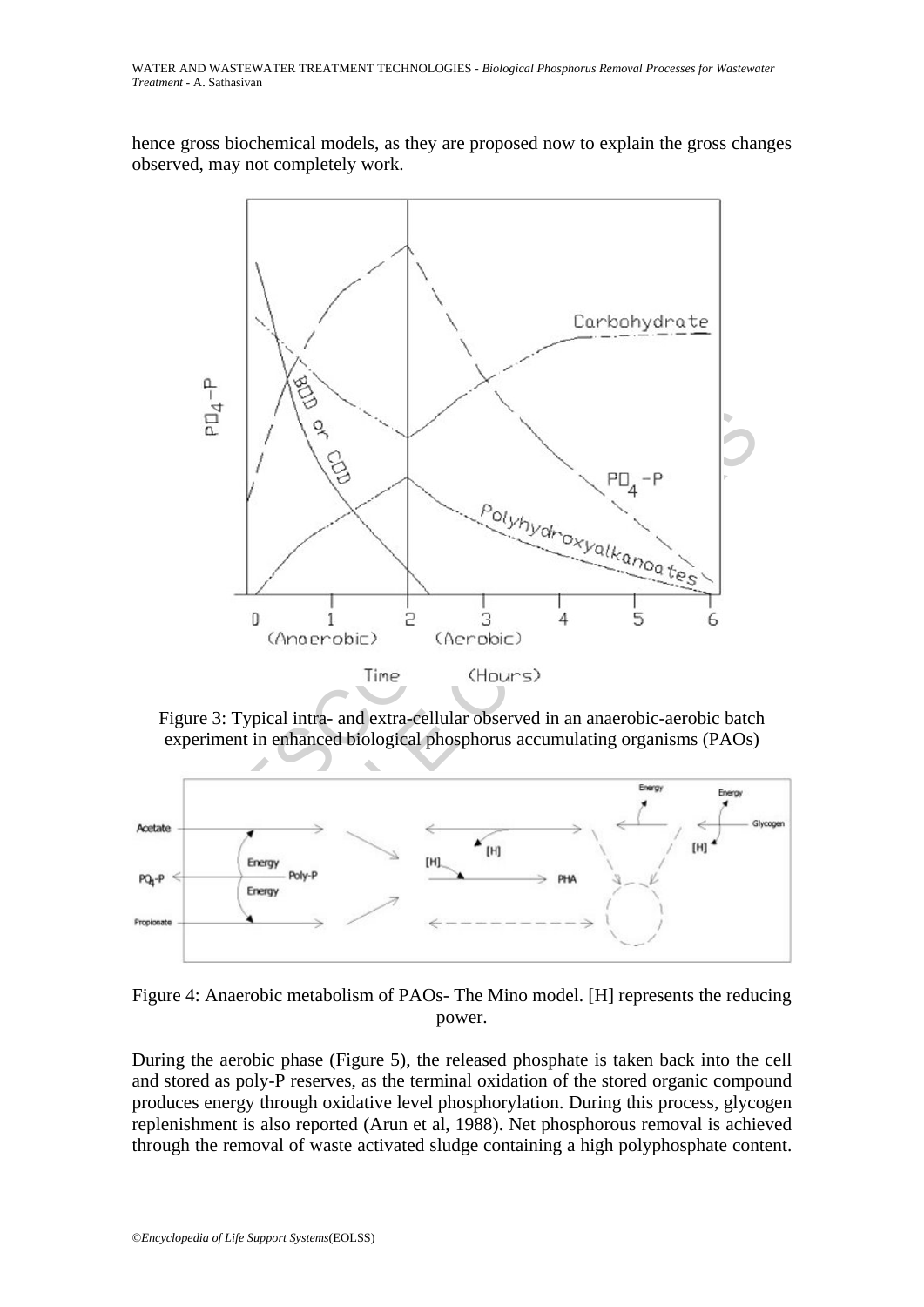WATER AND WASTEWATER TREATMENT TECHNOLOGIES - *Biological Phosphorus Removal Processes for Wastewater Treatment* - A. Sathasivan

Presence of carbon and phosphate sources at the same time under aerobic or anoxic conditions has negative effects on phosphorous uptake (Smolders et al., 1994, Kuba et al 1994; Brdjanovic et al., 1998). Carbon sources available under these conditions will be primarily utilized for PHA formation. Only when the external carbon sources are exhausted, phosphorous uptake occurs (Mino et al., 1998). Therefore, simultaneous presence of electron acceptors (including carbon sources) and phosphate should be avoided.



#### **Bibliography**

Arun V., Mino T., Matsuo T. (1988) Biological mechanism of acetate uptake mediated by carbohydrate consumption in excess phosphorus removal systems, *Water Research, 22(5), 565-570. [This is the paper describing initial conceptualisation of the "Mino model" using experimental data].* 

Auling G., Pilz, F., Busse H.-J., Karrasch, S., Streichan, M., and Schon G. (1991) Analysis of the polyphosphate accumulating microflora in phosphorus eliminating, anaerobic-aerobic activated sludge systems using diaminopropane as a biomarker for rapid estimation of *Acinetobacter spp. App. Env. Micro.* 57, 3685-3692. [*This is one of the work helped in proving that bacteria other than Acinetobacter spp. are responsible for enhanced biological P elimination in these plants].*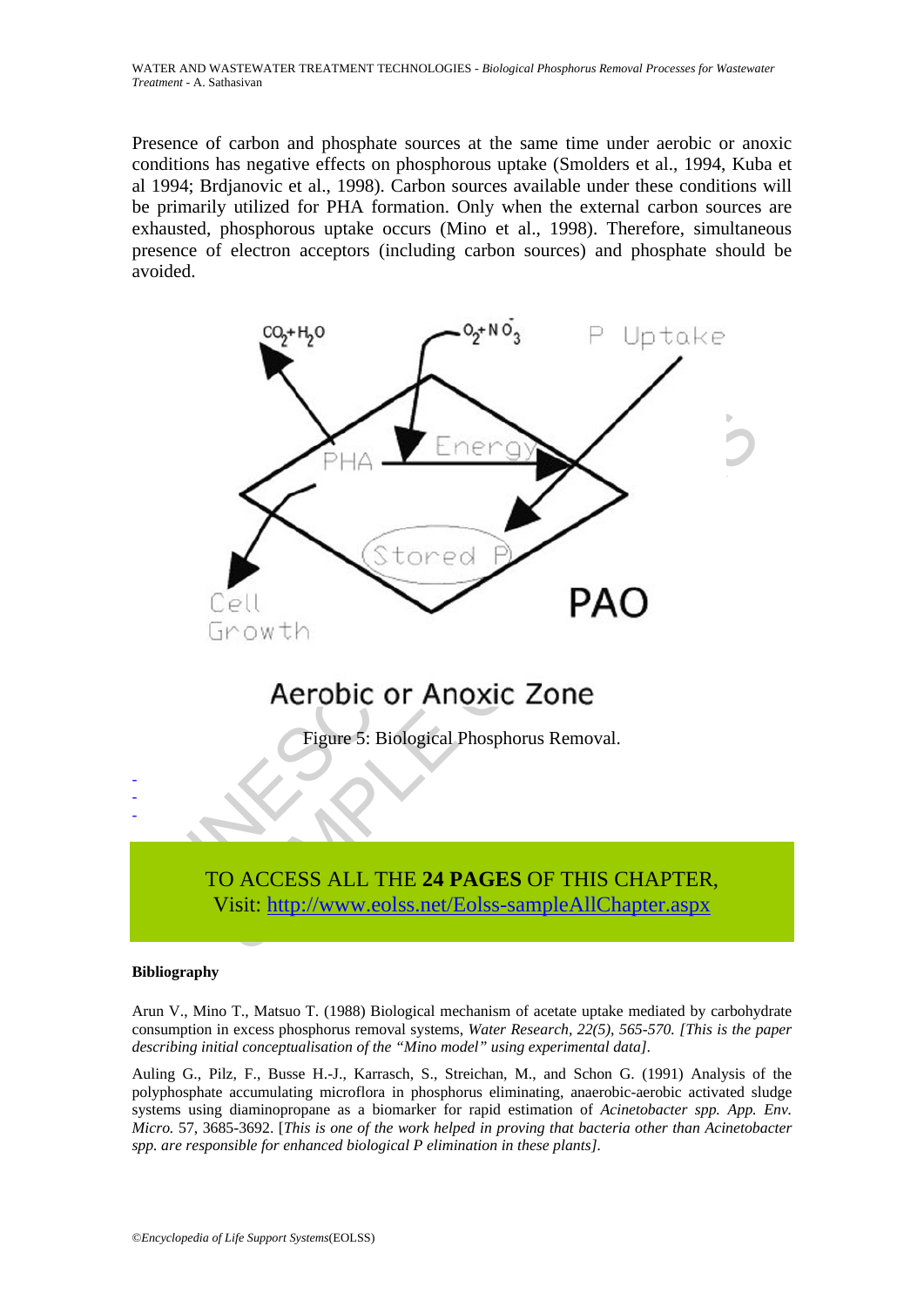Barker, P.S., Dold, P.L., 1996. Denitrification behaviour in biological excess phosphorus removal activated sludge systems. *Water Res. 30 (4), 769–780. [This paper reviewed the results of microbiological studies and many continuous and batch reactor experimental studies which indicated that a significant fraction of the polyP organisms can use nitrate as an electron acceptor in the absence of oxygen for oxidation of stored PHB and simultaneous uptake of phosphorus].* 

Bond P., Hugenholtz P., Keller J. and Blackall L. (1995) Bacterial community structures of phosphateremoving and non-phosphate-removing activated sludge from sequencing batch reactor. *App. Env. Microb., 61, 1910-1916.* [*This is the initial paper reported the greater presence of the Rhodocyclus group within the beta subclass in the phosphate-removing community].* 

Bond, P.L., Erhart, R., Wagner, M., Keller, J., Blackall, L.L., 1999. Identification of some of the major groups of bacteria in efficient and non-efficient biological phosphorus removal activated sludge systems. *Appl. Environ. Microbiol. 65 (9), 4077–4084. [This paper is one of the very important papers which identified the type of bacteria present in the bioP removal systems and in non P removal systems].* 

Bowman, M.F., Chambers, P.A., Schindler, D.W. (2007) Constraints on benthic algal response to nutrient addition in oligotrophic mountain rivers. *River Research and Applications*, 23 (8) 858-876. [*This is one of many important papers that proved the necessity to control phosphorus in lakes and rivers].* 

ion in oligotrophic mountain rivers. *River Research and Applications*, 23 (8) 8<br> *important papers that proved the necessity to control phosphorus in lakes and*<br>
manovic D., Hooijmans C.M., van Loosdrecht M.C.M., Alaerts ligotrophic mountain rivers. *River Research and Applications,* 23 (8) 858-876. [*This is only papers that proved the necessity to control phosphorus in lakes and rivers].*<br> *S.* (200) mass C.M., van Loosdrecht M.C.M., Ho Brdjanovic D., Hooijmans C.M., van Loosdrecht M.C.M., Alaerts G.J. and Heijnen J.J. (1996) The dynamic effects of potassium limitation on biological phosphorus removal. *Water Research, 30(10), 2323-2328. [This paper investigates the effects of potassium limitation on biological phosphorus removal].* 

Brdjanovic D., Slamet A., van Loosdrecht M.C.M., Hooijmans C.M., Alaerts G.J. and Heijnen J.J. (1998) Impact of excessive aeration on biological phosphorus removal from wastewater. *Water Research, 32(1), 200-208. [This paper investigates the effect of excessive aeration on biological phosphorus removal processes].* 

Buchan, L. 1983 The possible mechanism of biological phosphorus removal, *Water Science and Technology, Vol 15, 87-103 [This paper reported the possible presence of acinetobacter in bioP organisms in the early days].* 

Burow, L.C., Kong, Y.H., Nielsen, J.L., Blackall, L.L., Nielsen, P.H., 2007. Abundance and ecophysiology of Defluviicoccus spp., glycogen accumulating organisms in full-scale wastewater treatment processes. *Microbiology 153, 178–185*. [*This paper reported the abundance and their substrate utilisation characteristics of Defluviicoccus spp. one of the glucose accumulating organisms].* 

Canizares, P., De Lucas, A., Rodriguez, L., Villasenor, J., 2000. Anaerobic uptake of different organic substrates by an enhanced biological phosphorus removal sludge. *Environ. Technol. 21 (4), 397–405 [This paper presents the study presenting possible metabolism when glucose and peptone are used as organic substrates].* 

Carvalho, G., Lemos, P.C., Oehmen, A., Crespo, M.T.B., Reis, M.A.M., 2006. Microbial diversity of the *Candidatus* Accumulibacter phosphatis clade in denitrifying phosphorus removal systems. *In: Proceedings of the 11th International Symposium on Microbial Ecology—ISME 11, Vienna, Austria, August 20–25, 2006*. [*Reports the abundance of PAOs in denitrifying phosphorus removal systems].* 

Cech J.B. and Hartman P. (1990) Glucose induced breakdown of enhanced biological phosphate removal. *Environ. Technol., 11, 651-656. [One of the very important paper identifying the role of glucose induced failure of enhanced biological phosphorus removal processes].* 

Cech J.B. and Hartman P. (1993) Competition between polyphosphate and polysaccharide accumulating bacteria in enhanced biological phosphate removal systems. *Water Research, 27, 1219-1225 [This is again similar to the previous paper (Cech & Hartman, 1990), but is more detailed on competition between PAOs and GAOs].* 

Chemistry Times (2008) Controlling nitrogen pollution will not stop toxic algae blooms, says research (7/27/2008)

http://www.chemistrytimes.com/Research/Controlling\_nitrogen\_pollution\_will\_not\_stop\_toxic\_algae\_bl ooms\_says\_research.asp [*This news item highlights the finding of Schindler et al in a simplistic way and explains the prize given to him for his discovery].*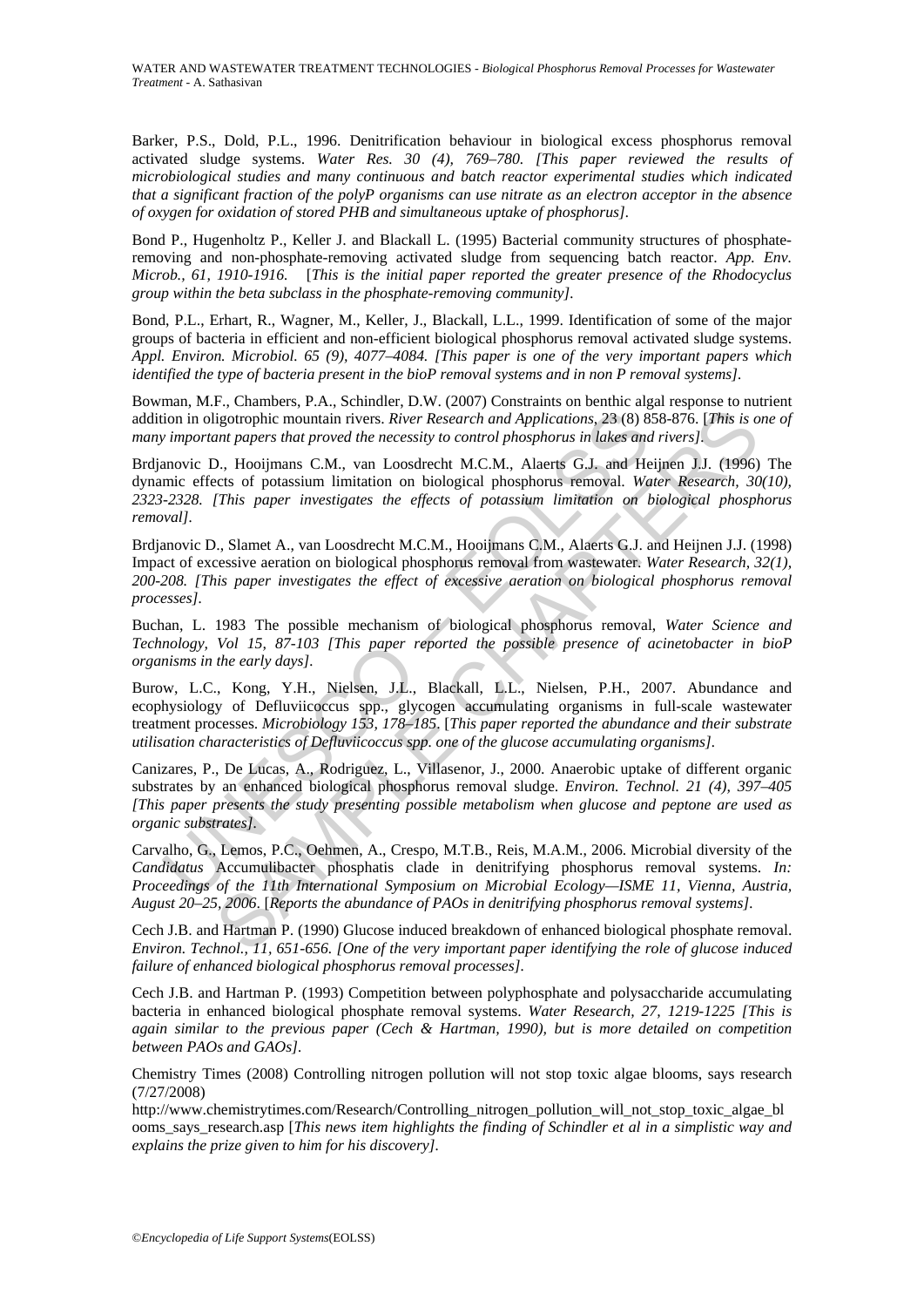Chen, Y., Randall, A.A., McCue, T., 2004. The efficiency of enhanced biological phosphorus removal from real wastewater affected by different ratios of acetic to propionic acid. *Water Res. 38 (1), 27–36. [This paper analyses how phosphorus removal percentage would be affected by different ratios of acetic and propionic acid in the feed wastewater in a full scale treatment plant].* 

Chen, Y.G., Liu, Y., Zhou, Q., Gu, G.W., 2005. Enhanced phosphorus biological removal from wastewater—effect of microorganism acclimatization with different ratios of short-chain fatty acids mixture. *Biochem. Eng. J. 27 (1), 24–32. [This paper reports the effect of acclimatisation with different ratios of short-chain fatty acids on biological phosphorus removal processes].* 

Cloete, T.E. and Steyn, P.L. (1987) A combined fluorescent anti-body membrane filter technique for enumerating *Acinetobacter* in activated sludge, *Proc. IAWPRC Int. Conf. in Rome on method* "Biological Phosphate Removal from Wastewaters". *Adv. Water Poll. Contr. Ed. R. Ramadori*, pp335-338. Pergamon Press. [*This paper presented means of counting Acinetobacter, when it was thought that Acinetobactor could play a significant role].* 

Crocetti, G.R., Banfield, J.F., Keller, J., Bond, P.L., Blackall, L.L., 2002. Glycogen-accumulating organisms in laboratory-scale and full-scale wastewater treatment processes. *Microbiology, 148, 3353– 3364. [This work identified and named one major species of GAOs as Candidatus* Competibacter phosphatis].

Comeau Y, Hall K.J., Hancock R.E.W. and Oldham W.K. (1986) Biochemical model for enhanced biological phosphorus removal, *Water Research, 20, 1511-1521.* [*This is one of the early work proposing a biochemical model, nowadays referred to as Comeau-Wentzel model. Still it is believed that this model could function, in addition to widely accepted Mino model].* 

nisms in laboratory-scale and full-scale wastewater treatment processes. Mic.<br>
[This work identified and named one major species of GAOs as Canceau<br>
phatis).<br>
[This work identified and named one major species of GAOs as Ca laboratory-scale and full-scale wastewater treatment processes. Microbiology, 148, 3<br>work identified and named one major species of GAOs as Candidaus Competib<br>with identified and named one major species of GAOs as Candida Department of the Army, 2001, Biological Nutrient Removal, Public Works Technical Bulletin 420-49- 39. www.wbdg.org/ccb/ARMYCOE/PWTB/pwtb\_420\_49\_39.pdf, September 2001. [*This work is to summarise the findings related to biological nutrient removal processes as the information resources for engineers].* 

Fisher, I., Kastl, G., Sathasivan, A., Chen, P., van Leeuwen, J., Daly, R. and Holmes, M. (2004) Tuning the enhanced coagulation process to obtain best chlorine and THM profiles in the distribution system, *Water Science and Technology: Water Supply Vol 4 No 4 pp 235–24. [This work proposes a model to calculate THM and HAA formation in distribution system when treated water DOC is known].* 

 Flippe, C.D.M., Daigger, G.T., Grady, C.P.L. (2001a) Effect of pH on rates of aerobic metabolism of phosphate accumulating and glycogen accumulating organisms. *Water Environment Research 73(2), 213- 222. [This paper evaluated how pH impacted the PAOs and GAOs performance].* 

Flippe, C.D.M., Daigger, G.T., Grady, C.P.L. (2001b) pH as a key factor in the competition between glycogen accumulating organisms and phosphate accumulating organisms, *Water Environment Research 73(2), 223-232. [This paper identifies pH as the key parameter to be controlled to obtain enrichment of PAOs rather than GAOs].* 

Fuhs, G.W., Chen, M., 1975. Microbiological basis of phosphate removal in the activated sludge process for the treatment of wastewater*. Microb. Ecol. 2(2), 119-138. [One of the earliest papers reported the presence of Acinetobacter in biological phosphorus removal process].* 

Fukase, T., Shibata, M., Miyaji, Y. (1985) The role of the anaerobic stage on biological phosphorus removal. *Water Sci. and Tech., 17, 69-80. [One of the earliest papers identifying the role of anaerobic stage].* 

Gernaey, K.V., van Loosdrecht, M.C.M., Henze, M., Lind, M., Jorgensen, S.B., 2004. Activated sludge wastewater treatment plant modelling and simulation: state of the art. *Environ. Modelling Software 19 (9), 763–783. [A comprehensive review of activated sludge modelling (ASM) available. Reviewed were whitebox, black-box and artificial intelligence].* 

Griffiths, P.C., Stratton, H.M., Seviour, R.J., 2002. Environmental factors contributing to the ''G bacteria'' population in full-scale EBPR plants. *Water Sci. Technol. 46 (4-5), 185–192. [Two critical factors recognised as affecting "G bacteria" (or GAOs) selection in this study were the dissolved oxygen concentration in the aerobic zone and the type and amount of carbon source in the anaerobic zone].* 

Gujer, W., Henze, M., Mino, T., and Van Loosdrecht, M.C.M. (2000). *Activated Sludge Model No. 3*,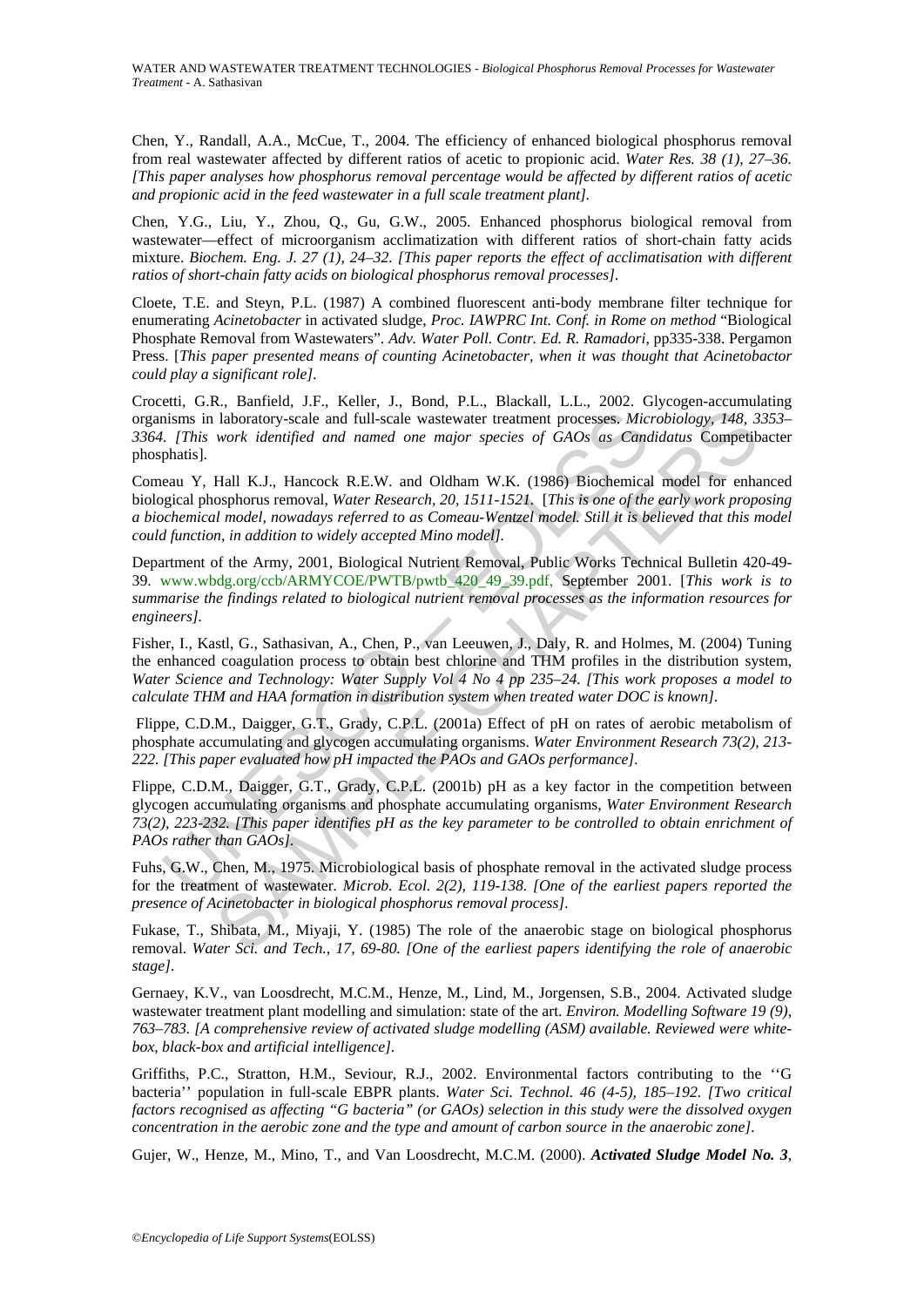*IAWPRC Scientific and Technical Report No. 9., 101-121, IWA, London. [This report presented a modified version of previous models].* 

He, S., Gu, A.Z., McMahon, K.D., 2006. Fine-scale differences between Accumulibacter-like bacteria in enhanced biological phosphorus removal activated sludge. *Water Sci. Technol. 54 (1), 111–117. [This paper reported the abundance of Accumulibacter in full scale as well as lab scale reactors using FISH and compared with other molecular techniques].* 

Henze, M., Gujer, W., Mino, T., Matsuo, T., Wentzel, M.C., Marias, G.v.R., and Van Loosdrecht, M.C.M. (1999) *Activated Sludge Model No. 2d***.**, *Water Science and Technology, 39, 1, 165-182. [This paper presented the Activated Sludge Model No. 2d (ASM2d) which presents a model for biological phosphorus removal with simultaneous nitrification-denitrification in activated sludge systems, ASM2d is based on ASM2 and is expanded to include the denitrifying activity of the phosphorus accumulating organisms (PAOs)] .* 

Hesselmann, R.P.X., Werlen, C., Hahn, D., van der Meer, J.R., Zehnder, A.J.B., 1999. Enrichment, phylogenetic analysis and detection of a bacterium that performs enhanced biological phosphate removal in activated sludge. *Syst. Appl. Microbiol. 22 (3), 454–465. [An important paper which identified major PAOs and named them as 'Candidatus Accumulibacter phosphatis'].* 

Hirashi A., Masamune K. and Kitamura H. (1989) Characterisation of the bacterial population structure in an anaerobic-aerobic activated sludge system on the basis of quinone profiles. *App. Env. Microb. 30, 197- 210. [This was one of the early works relating to Acinetobacter species. However, the subsequent works proved that Acinetobacter is not the major species].* 

Hirashi A. and Morishita, Y., 1990 Capacity for polyphosphate accumulation of predominant bacteria in activated sludge showing enhanced phosphate removal. *J. Fermen. Bioengg., 69, 368-371.* [*This paper reported finding of the study investigating taxonomic identity of predominant bacteria in laboratory-scale anaerobic-aerobic activated sludge systems and their capacity for accumulating polyphosphate (polyP)].* 

Hood, C.R., Randall, A.A., 2001. A biochemical hypothesis explaining the response of enhanced biological phosphorus removal biomass to organic substrates. *Water Res. 35 (11), 2758–2766.[This paper hypothesises regarding the utilisation and origin of reducing power in anaerobic condition].* 

tivated sludge. Syst. Appl. Microbiol. 22 (3), 454–465. [An important paper<br>
is and named them as 'Candidatus Accumulibacter phosphatis'].<br>
Shi A., Masamune K. and Kitamura H. (1989) Characterisation of the bacterial<br>
par shudge. Syst. Appl. Microbiol. 22 (3), 454-465. [An important paper which identified med them as 'Candidatus Accumulibacter phosphatis'].<br>
Shades the standard and Kineman H. (1989) Characterisation of the bacterial popula I Made S., Sato H., Mino T., Matsuo T. (1998) Morphology, *in-situ* identification with rRNA targeted probe and respiratory quinone profile of enhanced biological and non-enhanced phosphorus removal sludge. *Proc. of 19th IAWQ biennial conference, Vancouver, British Columbia.[This paper is one of those papers which tried to identify the type of microorganisms present in bio-P removing and non-bio-P removing sludges].* 

Jack, J., Sellers, T., Bukaveckas PA. (2002) Algal production and trihalomethane formation potential: An experimental assessment and inter-river experiment. *Canadian Journal of Fisheries and Aquatic Sciences. Ottawa: Sep 2002. Vol. 59, Iss. 9; pp. 1482, 10 pgs. [This paper connects trihalomethane formation potential with algal biomass and excretions].* 

Jenkins, D. and Tandoi, V. (1991) The applied microbiology of biological phosphate removal – Accomplishment and needs. *Water Research 25 1471-1478. [This is a review paper of knowledge existed at that time].* 

Jeyanayagam, Sam. (2005) True Confessions of the Biological Nutrient Removal Process. *Florida Water Resources Journal*. [*This is a practical paper highlighting things as it happened in actual wastewater treatment plants which adopted biological nutrient removal processes]* 

Kampfer P., Erhart R., Beinfohr C., Bohringer J., Wagner M. and Amann R. (1996) Chracterisation of bacterial communities from activated sludge: culture dependent numerical investigation versus *in-situ* identification using group- and genus-specific rRNA targeted oligonucleotide probes. *Microb. Ecol.* 32, 101-121. [*This paper showed that Acinetobacter, commonly believed to exist in bio-P sludges are not really present to the extent it was believed].* 

Kerrn-Jespersen, J.P., Henze, M., 1993. Biological phosphorus uptake under anoxic and aerobic conditions. *Water Res. 27 (4), 617–624. [This work investigated the relative merits of anoxic and aerobic conditions to accumulate phosphorus in bio-P phosphorus removal process].* 

Kong, Y.H., Beer, M., Rees, G.N., Seviour, R.J., 2002. Functional analysis of microbial communities in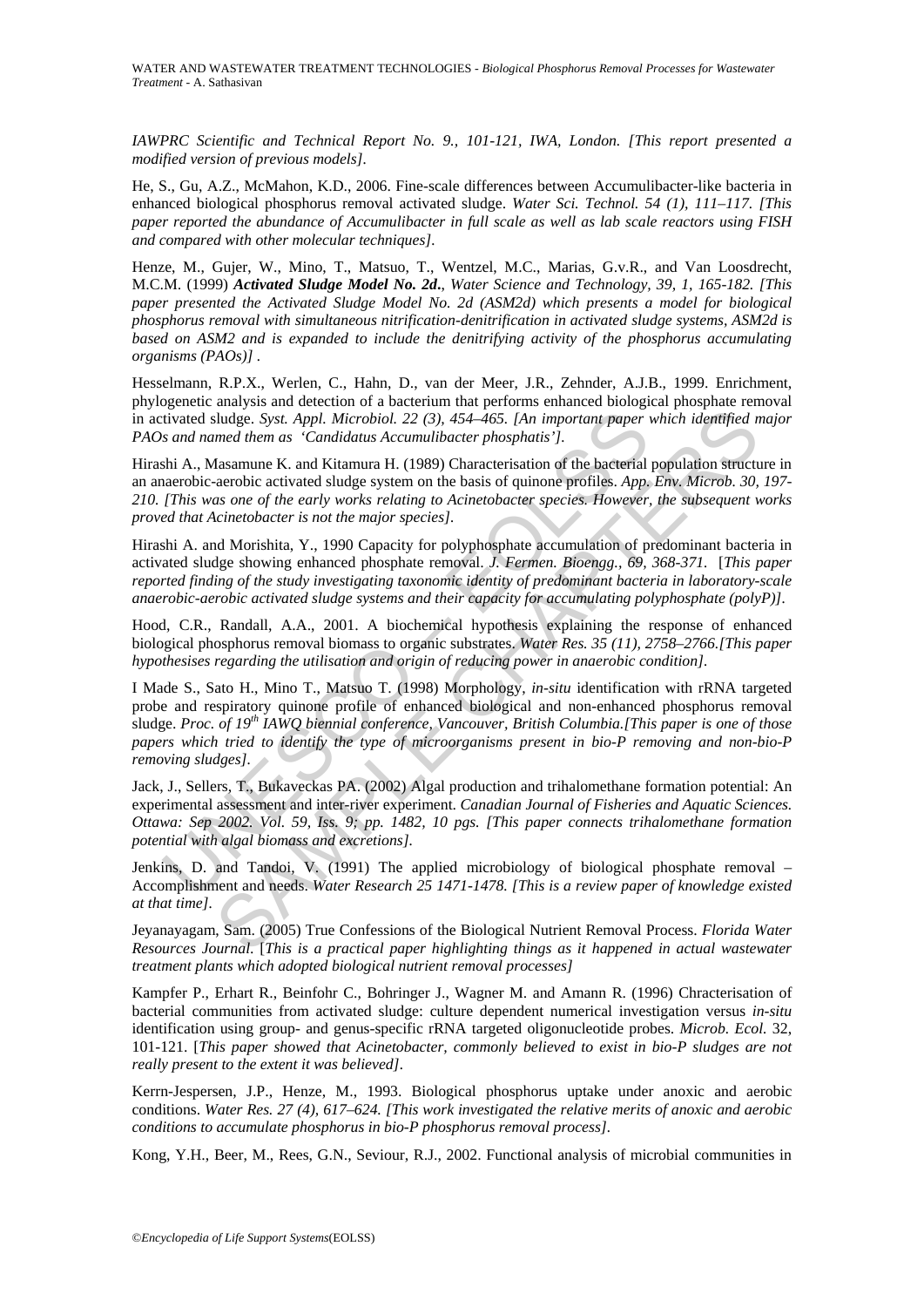aerobic-anaerobic sequencing batch reactors fed with different phosphorus/carbon (P/C) ratios. *Microbiology 148, 2299–2307. [This paper further showed less abundance of Acinetobacter and abundance of PAOs and in bio-P removing organisms. This also confirmed the presence of G bacteria in a sludge that was grown with least P/C ratio].* 

Kong, Y.H., Xia, Y., Nielsen, J.L., Nielsen, P.H., 2006. Ecophysiology of a group of uncultured Gammaproteobacterial glycogen accumulating organisms in full-scale enhanced biological phosphorus removal wastewater treatment plants. *Environ. Microbiol. 8 (3), 479–489 [This paper analyses the presence of many different subgroups of microorganisms present mainly within GAOs. The analysis include substrate utilising capabilities of each subgroup].* 

Kuba, T., G. Smolders, M.C.M. Vanloosdrecht, J.J. Heijnen. (1993) Biological phosphorus removal from wastewaters by anaerobic-anoxic sequencing batch reactor. *Water Science and Technology, 27 (5-6), 241- 252. [This paper investigates the ability of anaerobic-anoxic sequencing batch reactor performance for its ability to biologically remove phosphorus].* 

Kuba T., Wachtmeiser A., van Loosdrecht M. C. M. and Heijnen J.J. (1994) Effect of nitrate on phosphorus removal systems, *Water Sci. and Tech., 30(6), 263-269. [This paper reports the mechanisms of how nitrate presence in anaerobic process affect phosphorus release. Concept in this paper paved the way for utilising denitrifying bacteria for biological phosphorus removal process].* 

Kuba, T., Murnleitner, E., Vanloosdrecht, M.C.M., Heijnen, J.J., (1996) A metabolic model for biological phosphorus removal by denitrifying organisms. *Biotechnol. Bioeng. 52 (6), 685–695. [This paper provides a metabolic model explaining biochemical processes happening in denitrifying anaerobic conditions].* 

phorus removal systems, *Water Sci. and Tech.*, 30(6), 263-269. [This paper row nitrate presence in anaerobic process affect phosphorus release. Concept is the matter in anaerobic process affect phosphorus removal process) emoval systems, Water Sci. and Tech, 30(6), 263-269. [This paper reports the mechaning emoval systems, Water Sci. and Tech, 30(6), 263-269. [This paper reports the mechaning denitrifying bacteria for biological phosphorns Lemaire, R., Meyer, R., Taske, A., Crocetti, G.R., Keller, J., Yuan, Z.G., 2006. Identifying causes for N2O accumulation in a lab scale sequencing batch reactor performing simultaneous nitrification, denitrification and phosphorus removal. *J. Biotechnol. 122 (1), 62–72. [This paper investigates N<sub>2</sub>O production in a lab scale sequencing batch reactor perfoming simultatneous nitrification, denitrification and phosphorus removal].* 

Liu, W.T., Mino, T., Nakamura, K., Matsuo, T., 1994. Role of glycogen in acetate uptake and polyhydroxyalkanoate synthesis in anaerobic–aerobic activated-sludge with a minimized polyphosphate content. *J. Ferment. Bioeng. 77 (5), 535–540. [This paper investigates the role of glycogen in non-bioP sludge in forming polyhydroxyalkanoate synthesis. A biochemical model is also proposed].* 

Liu, W.T., Mino, T., Matsuo, T., Nakamura, K., 1996. Biological phosphorus removal processes—effect of pH on anaerobic substrate metabolism. *Water Sci. Technol. 34 (1–2), 25–32.[A study on the effect of pH on acetate uptake rate and phosphate metabolism was reported].* 

Lotter, L.H., (1985) The role of bacterial phosphate metabolism in enhanced biological phosphorus removal from the activated sludge process. *Water Science and Technology vol. 17, 127-138. [This is one of the early papers that highlighted the importance of anaerobic zone and conceptualised that polyphosphate hydrolysis as the mechanism of phosphorus release. However, the author hypothesised the major microorganism as the Acinetobacter, which is now not believed to be predominant].* 

Marias G.v.R., Loewenthal R.E. and Siebritz I.P. (1983) Reviews: Observations supporting phosphate removal by biological excess uptake. *Water Sci and Tech. 15(3/4), 15-41. [Early review paper highlighting the observations of biological phosphorus uptake rather than other means such as chemical coagulation].* 

Matsuo Y., Kitagawa M., Tanaka T. and Miya A. (1982) Sewage and nitrogen treatments by anaerobicaerobic activated sludge process for biological phosphate removal. *Proc. Environ. Sani. Eng. Res. 19, 82- 87 (In Japanese) [One of the early papers reporting biological phosphorus removal processes. This paper also proposed that TCA cycle may be functioning in anaerobic process, this is similar to Comeau-Wentzel model].* 

Metcalf and Eddy. (2002) Wastewater engineering: treatment and reuse. ISBN13: 9780070418783. McGraw Hill.[*A comprehensive book covering many aspects of wastewater engineering].* 

Mino T., Tsuzuki Y. and Matsuo T. (1987) Effect of phosphorus accumulation on acetate metabolism in the biological phosphorus removal process. Proc. *IAWPRC Int. Conf. on Biological Phosphorus Removal from wastewaters, Rome, Adv. Water Pollution Cont., ed.,* R. Ramadori, 27-38, Pergamon Press. [*This is*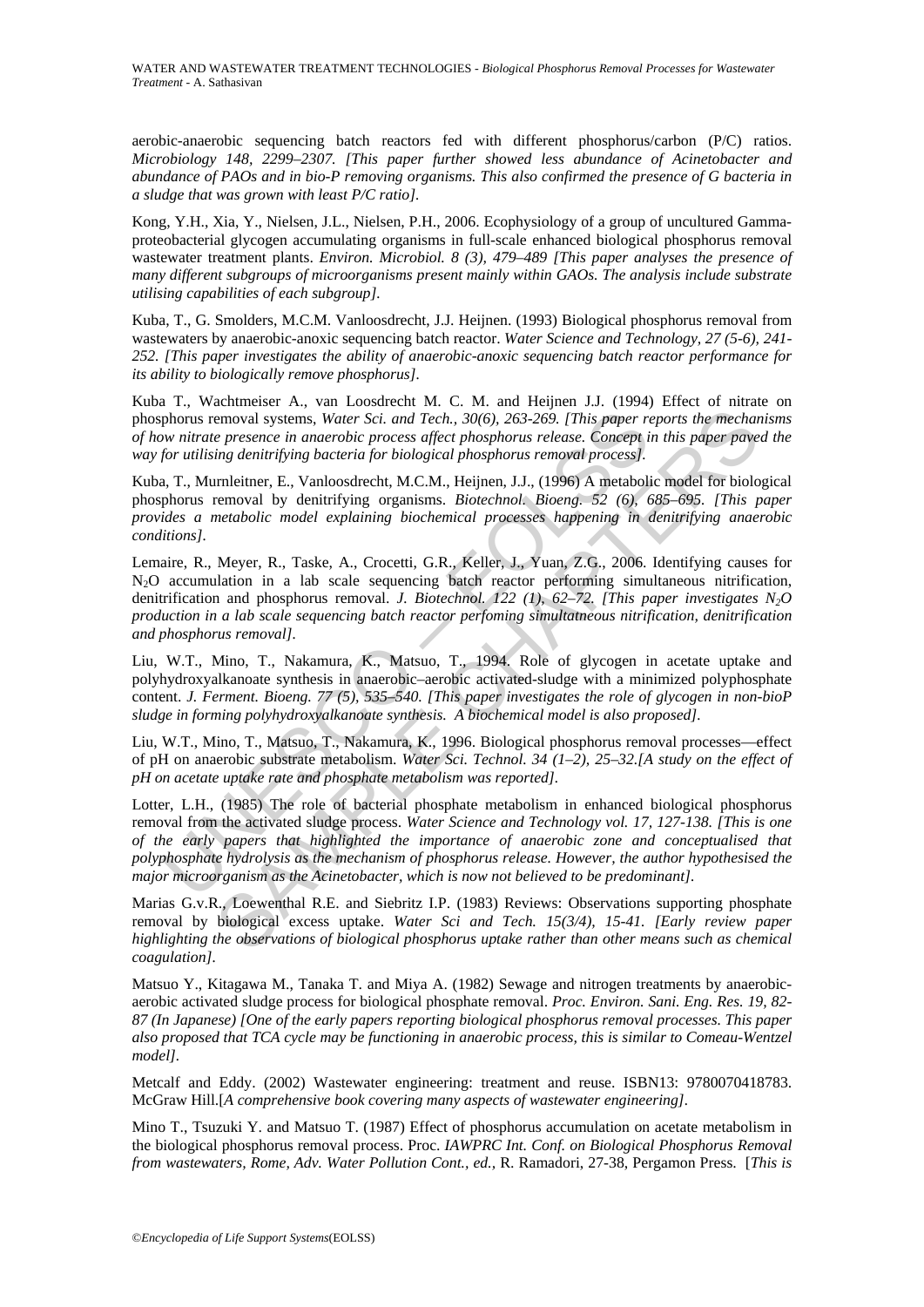*an early paper showing the effect of acetate metabolism in the biological phosphorus removal process].* 

Mino, T., Liu, W.T., Kurisu, F., Matsuo, T. (1995) Modelling glycogen-storage and denitrification capability of microorganisms in enhanced biological phosphorus removal process. *Wat. Sci. and Tech., 31(2), 25-34. [This paper provided three modifications to IAWQ Activated sludge model No.2. They were mainly related to denitrification and glycogen storage].* 

Mino T., van Loosdrecht M.C.M. and Heijnen J.J. (1998) Microbiology and biochemistry of the enhanced biological phosphate removal process, *Water Research, 32 (11), 3193-3207. [One of the very important review papers, summarising most of the up to date knowledge of biological phosphorus removal process].* 

Nielsen, A.T., Liu, W.T., Filipe, C., Grady, L., Molin, S., Stahl, D.A., 1999. Identification of a novel group of bacteria in sludge from a deteriorated biological phosphorus removal reactor*. Appl. Environ. Microbiol. 65 (3), 1251–1258. [This paper identified organisms in a deteriorated biological phosphorus removing reactor using molecular microbiological techniques such as PCR, DGGE and oligonucleotide rRNA probes].* 

Oehmen, A., Yuan, Z., Blackall, L.L., Keller, J., 2004. Short-term effects of carbon source on the competition of polyphosphate accumulating organisms and glycogen accumulating organisms. *Water Sci. Technol. 50 (10), 139–144. [This paper compares how PAO and GAO enriched sludge, grown in an acetate fed reactor, behaved when different substrates such as propionate was fed].* 

Oehmen, A., Vives, M.T., Lu, H., Yuan, Z., Keller, J., 2005. The effect of pH on the competition between polyphosphate accumulating organisms and glycogen-accumulating organisms. *Water Res. 39 (15), 3727–3737 [Finding in this paper suggested how pH control could help in selection of PAOs and GAOs].* 

men, A., Yuan, Z., Blackall, L.L., Keller, J., 2004. Short-term effects of<br>pertinon of polyphosphate accumulating requasions and glycogen accumulating<br>nol. 50 (10), 139–144. [This paper compares how PAO and GAO emriches<br>te Yuan, Z., Blackall, L.L., Keller, J., 2004. Short-term effects of carbon source of the multistary energy and  $G$  (10), 139-144. (This paper compares how PAO and GAO enriched sludge, grown  $H_0$ ), 139-144. (This paper comp Oehmen, A., Saunders, A.M., Vives, M.T., Yuan, Z., Keller, J., 2006. Competition between polyphosphate and glycogen accumulating organisms in enhanced biological phosphorus removal systems with acetate and propionate as carbon sources. *J. Biotechnol. 123 (1), 22–32. [From their results, the authors argue that propionate in the feed can select Accumlibacter rather than acetate, which mostly selected competibacter].* 

Oehmen, A., P.C. Lemos, G. Carvalho, Z. Yuan, J. Keller, L. L. Blackall, M.A.M. Reis. (2007) Advances in enhanced biological phosphorus removal: From micro to macro scale. *Water Research, 41, 2272-2300. [A recent comprehensive review paper].* 

Pattarkine, V.M., Randall, C.W., 1999. The requirement of metal cations for enhanced biological phosphorus removal by activated sludge. *Water Sci. Technol. 40 (2), 159–165. [This study investigated the effect of cations, mainly potassium, magnesium and calcium, on EBPR removal process].* 

Hasselgren E., Emily M. and Sidney D. 2008. "Pfiesteria." In: Encyclopedia of Earth. Eds. Cutler J. Cleveland (Washington, D.C.: Environmental Information Coalition, National Council for Science and the Environment). [First published in the Encyclopedia of Earth April 5, 2008; Last revised December 15, 2008; Retrieved January 1, 2009]. http://www.eoearth.org/article/Pfiesteria

Pijuan, M., Baeza, J.A., Casas, C., Lafuente, J., 2004a. Response of an EBPR population developed in an SBR with propionate to different carbon sources. *Water Sci. Technol. 50 (10), 131–138.[The study investigated the substrate (including propionate) up take characteristics of bio-P sludge developed using propionate as the sole carbon source].* 

Pijuan, M., Saunders, A.M., Guisasola, A., Baeza, J.A., Casas, C., Blackall, L.L., 2004b. Enhanced biological phosphorus removal in a sequencing batch reactor using propionate as the sole carbon source. *Biotechnol. Bioeng. 85 (1), 56–67.[Microbiological community present in propionate fed reactor was analysed and reported].* 

Ratanatamskul, C., K. Yamamoto, T. Urase, S. Ohgaki (1996): Effect of operating conditions on rejection of anionic pollutants in the water environment by nanofiltration especially in very low pressure range, Wat. Sci. Tech., 34, 9, 149-156.[This paper reported the finding of a study evaluating the effect of *operating conditions on anionic pollutant rejection by nanofiltration membrane].* 

Saito, T., Brdjanovic, D., van Loosdrecht, M.C.M., 2004. Effect of nitrite on phosphate uptake by phosphate accumulating organisms. *Water Res. 38 (17), 3760–3768.[This paper analysis the effect of nitrite on phosphate uptake by PAOs].* 

Sathasivan, A. (1991) Biochemical aspects of biological phosphorus removal process. *Master Thesis,*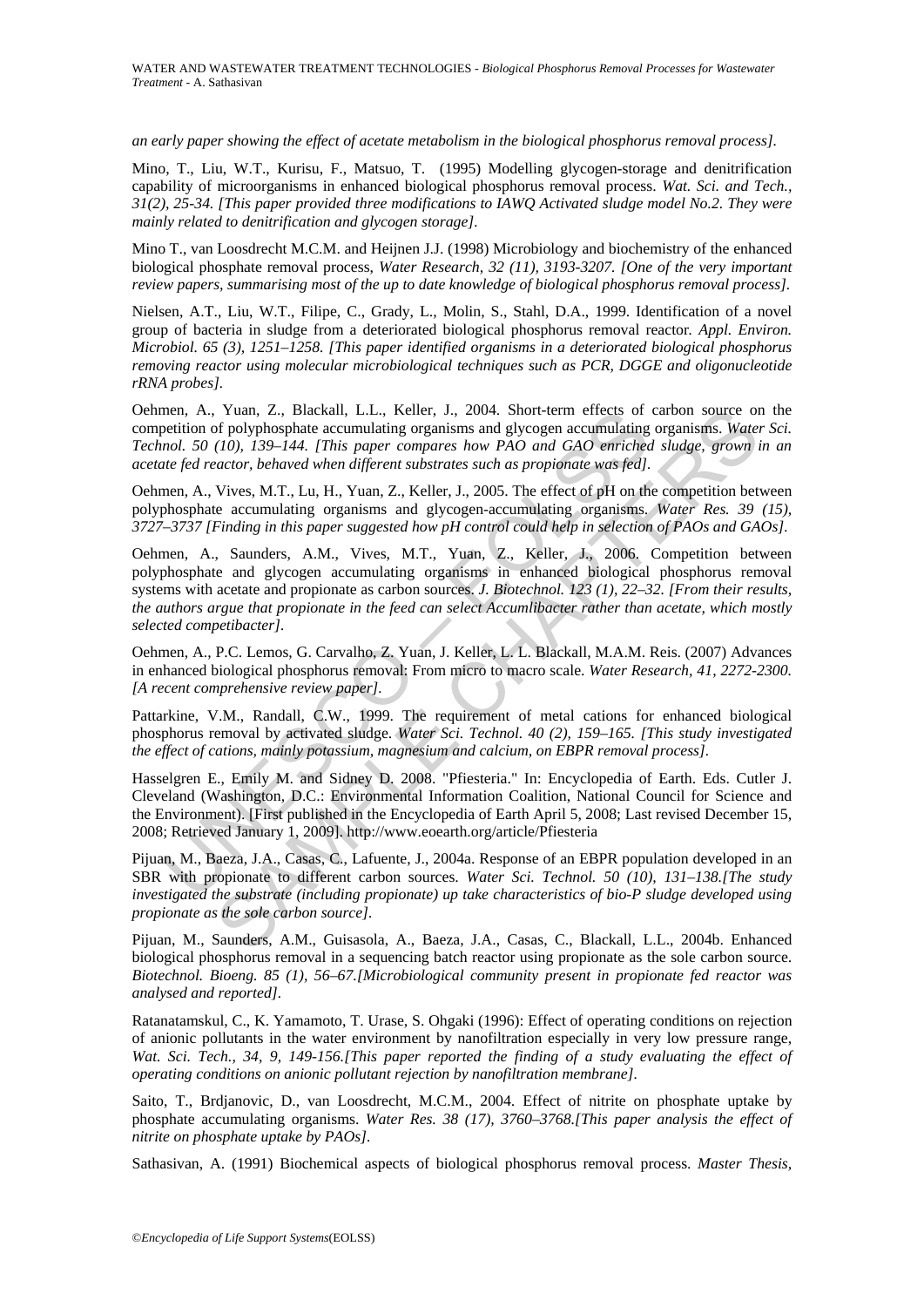*Asian Institute of Technology, Thailand.[The study grew both bio-P and non-bio-P organisms and analysed their substrate uptake characteristics under glucose saturated and normal conditions].* 

Sathasivan, A., T. Mino, T. Matsuo (1993) A deeper look on acetic acid metabolism in biological phosphorus removal processes. *Proc. of Ann. Conf. of Jap. Soc. Wat. Envi., 27.[This study reported how a glucose saturated sludge behaved when acetate was added].* 

Satoh, H., Mino, T., Matsuo, T., 1992. Uptake of organic substrates and accumulation of polyhydroxyalkanoates linked with glycolysis of intracellular carbohydrates under anaerobic conditions in the biological excess phosphate removal processes. *Water Sci. Technol. 26 (5–6), 933–942.[One of the very important papers suggesting the source of reducing power for different substrates metabolisms as intracellular carbohydrates].* 

Saunders, A.M., Oehmen, A., Blackall, L.L., Yuan, Z., Keller, J., 2003. The effect of GAOs (glycogen accumulating organisms) on anaerobic carbon requirements in full-scale Australian EBPR (enhanced biological phosphorus removal) plants. *Water Sci. Technol. 47 (11), 37–43.[This paper reports the abundance of GAOs and PAOs in Australian full scale plants and it also reports how anaerobic carbon requirement is increased by GAOs presence].* 

Schindler, D. W. (2006) Recent advances in the understanding and management of eutrophication, *Limnology and Oceanography*, 51(1), Part 2, 356-363.[*An important review paper highlighting the importance of phosphorus, as limiting nutrient for eutrophication].* 

Smolders, G.J.F., Vandermeij, J., van Loosdrecht, M.C.M., Heijnen, J.J., 1994. Stoichiometric model of the aerobic metabolism of the biological phosphorus removal process. *Biotechnol. Bioeng. 44 (7), 837– 848*.[*This work incorporates phosphorus release per acetate up taken in anaerobic phase as a function of pH].* 

Srinath, E.G., Sastry, C.A. and Pillay, S.C. (1959) Rapid removal of phosphorus form sewage by activated sludge. *Water and Waste Treatment, 11, pp410-415 [Earliest paper reporting possible biological phosphorus removal in activated sludge process].* 

Thomas, M., Wright, P., Blackall, L., Urbain, V., Keller, J., 2003. Optimisation of Noosa BNR plant to improve performance and reduce operating costs. *Water Sci. Technol. 47 (12), 141–148. [A practical paper describing how an actual BNR plant was optimised to get better phosphorus and nitrogen removal].* 

irement is increased by GAOs presence].<br>
Indler, D. W. (2006) Recent advances in the understanding and managem<br>
ology and Oceanography, 51(1), Part 2, 356-363.[An important review p<br>
pritance of phosphorus, as limiting nut is increased by GAOs presence].<br>
S. W. (2006) Recent advances in the understanding and management of eutrophical<br>
or  $M$  (2006) Recent advances in the understanding and management of eutrophical<br>
phosphorus, as limiting n Tsai, C.S., Liu, W.T., 2002. Phylogenetic and physiological diversity of tetrad-forming organisms in deteriorated biological phosphorus removal systems. *Water Sci. Technol. 46 (1–2), 179–184. [In this paper, the combined use of DAPI staining, PHB staining and FISH was shown to provide a rapid means to explore the physiological characteristics and phylogenetic diversity of an interested morphological group, TFOs, in deteriorated EBPR processes].* 

van Loosdrecht M.C.M. and Heijnen J.J. (1997) Importance of bacterial storage polymers in bioprocesses *Water Science and Technology, 35(1), 41-47.* [*In this paper, the importance of bacterial storage polymers to survive in a feast and famine regime, often experienced in wastewater treatment plants].* 

USEPA (2007) Fact Sheets on Biological Nutrient Removal Processes and Costs. EPA-823-R-07-002. http://earth1.epa.gov/waterscience/criteria/**nutrient**/files/bio-**removal**.pdf [*A useful article providing costs implications of biological nutrient removal processes].* 

Wagner, M., Amann, R., Kampfer P., Lemmer, H., Wedi, D. and Schleifer K.-H. (1994) Development of an rRNA-targeted oligonucleotide probe specific for the genus *Acinetobacter* and its application for *insitu* monitoring in activated sludge, *Applied Env. Microbiol. 60(3), 792-800. [ A very important paper which helped in disproving the role of Acinetobacter in biological phosphorus removal process].* 

Wang, N.D., Peng, J., Hill, G., 2002. Biochemical model of glucose induced enhanced biological phosphorus removal under anaerobic condition. *Water Res. 36 (1), 49–58. [This paper provides the biochemical model if glucose is used as substrate and shows different proportion of storage polymers].* 

Wang, GS, Deng, YC and Lin, TF. (2007) Cancer risk assessment from trihalomethanes in drinking water, *Science of The Total Environment*, *Volume 387, Issues 1-3, , 15 November 2007, Pages 86-95. [This paper assesses how trihalomethanes in drinking water would pose risk].* 

Wentzel, M.C., Lotter, L.H., Loewenthal R.E. and Marais, G.v.R., (1986) Metabolic behaviour of